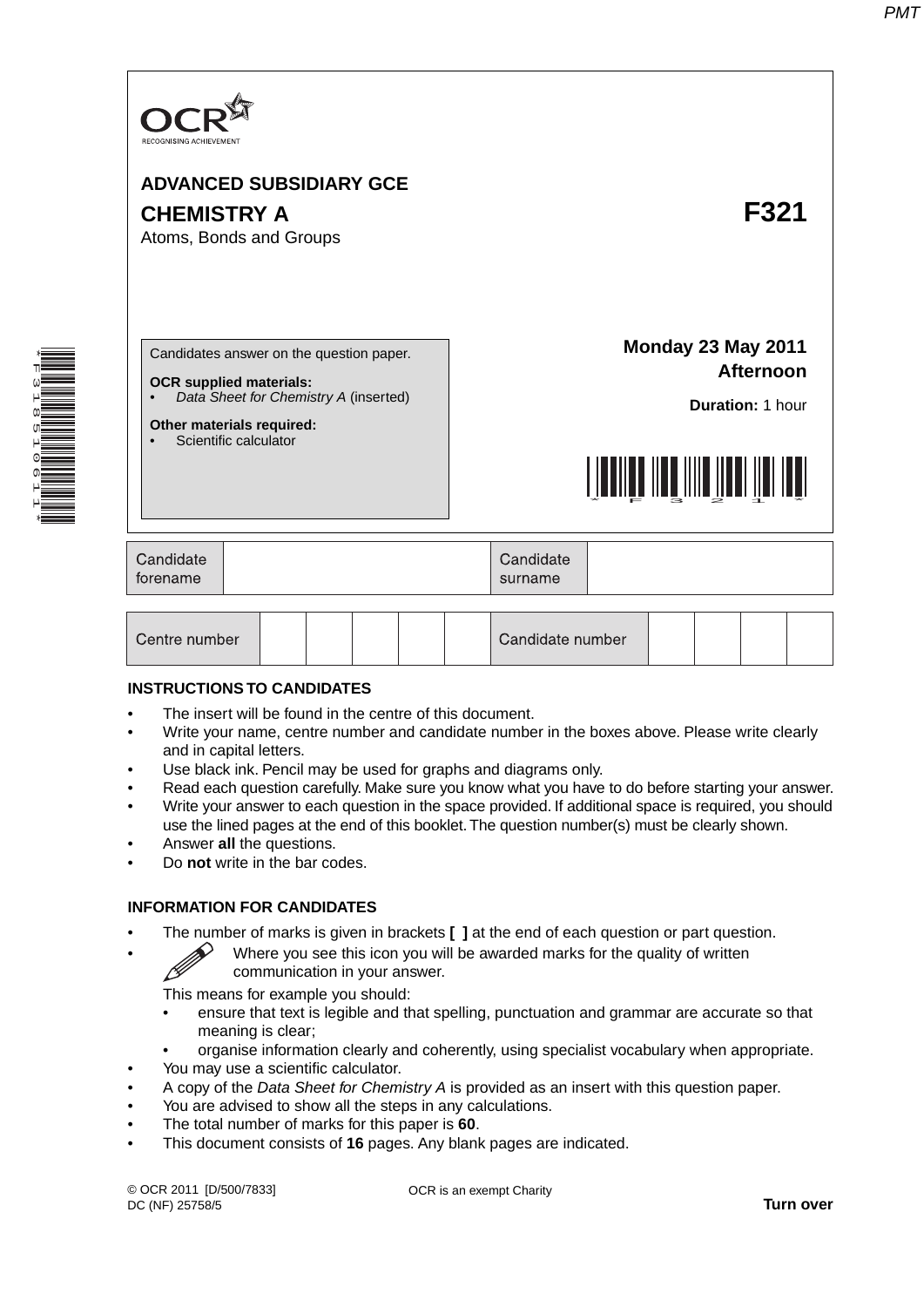### Answer **all** the questions.

- **1** This question is about a model of the structure of the atom.
	- **(a)** A model used by chemists includes the relative charges, the relative masses and the distribution of the sub-atomic particles making up the atom.

Complete the table below.

| particle | relative charge | relative mass | position within the<br>atom |
|----------|-----------------|---------------|-----------------------------|
| proton   |                 |               |                             |
| neutron  |                 |               |                             |
| electron |                 | 1/2000        | shell                       |

- **[1]**
- **(b)** Early studies of ionisation energies helped scientists to develop a model for the electron structure of the atom.

Define the term *first ionisation energy*.

 ................................................................................................................................................... ................................................................................................................................................... ................................................................................................................................................... ................................................................................................................................................... ............................................................................................................................................ **[3]**

 **(c)** A modern model of the atom arranges electrons into orbitals, sub-shells and shells.

Complete the following table showing the maximum number of electrons which can be found within each region.

| region           | number of<br>electrons |
|------------------|------------------------|
| a 2p orbital     |                        |
| the 3s sub-shell |                        |
| the 4th shell    |                        |
|                  |                        |

**[3]**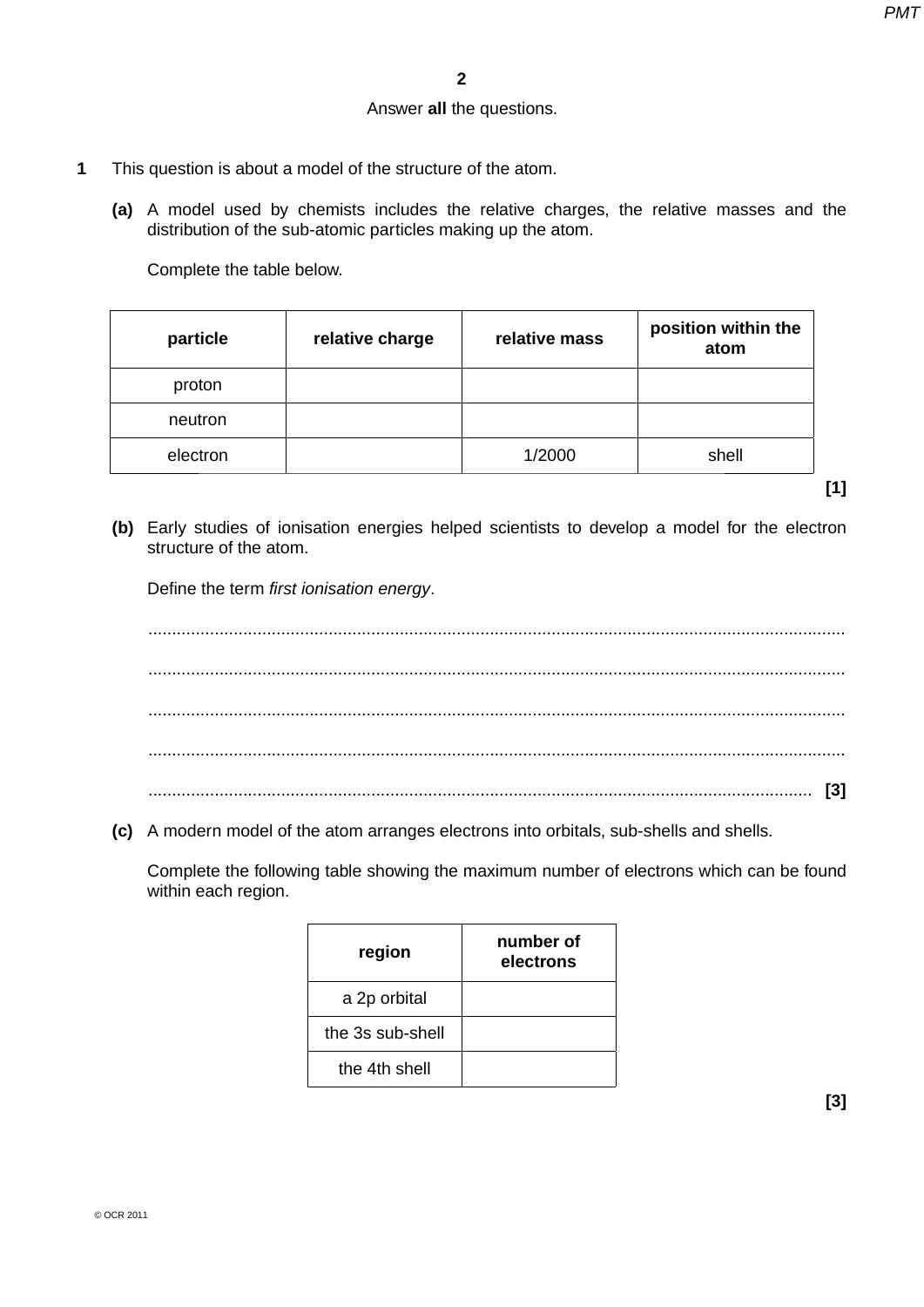**(d)** The modern Periodic Table arranges the elements in order of their atomic number. When arranged in this order the elements show periodicity.

Explain what is meant by the term *periodicity*.

 ................................................................................................................................................... ................................................................................................................................................... ............................................................................................................................................ **[1]**

 **(e)** In this part, you need to refer to the *Periodic Table of the Elements* in the *Data Sheet for Chemistry A*.

From the first 18 elements **only**, choose an element which fits the following descriptions.

| (i)   |     |      |      | An element with an isotope that can be represented as $^{14}_{6}X$ . |       |       |                                                                                                      |
|-------|-----|------|------|----------------------------------------------------------------------|-------|-------|------------------------------------------------------------------------------------------------------|
| (ii)  |     |      |      |                                                                      |       |       |                                                                                                      |
| (iii) |     |      |      |                                                                      |       |       | The element which forms a 3- ion with the same electron structure as Ne.  [1]                        |
| (iv)  |     |      |      | The element which has the smallest third ionisation energy.          |       |       |                                                                                                      |
| (V)   |     |      |      |                                                                      |       |       | The element with the first six successive ionisation energies shown below, in $kJ \text{mol}^{-1}$ . |
|       | 738 | 1451 | 7733 | 10541                                                                | 13629 | 17995 |                                                                                                      |

................ **[1]**

**[Total: 13]**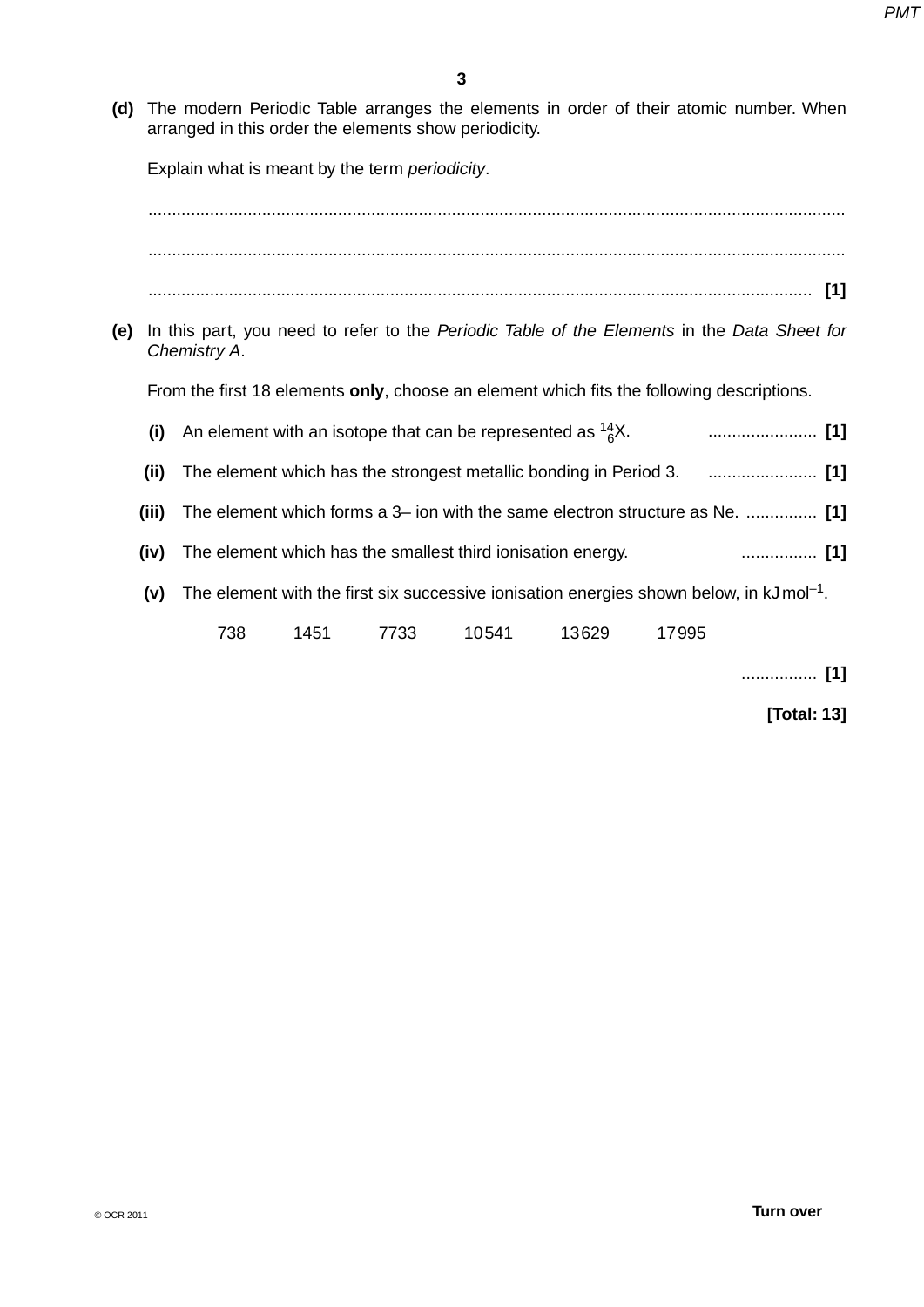**2** Magnesium is the eighth most abundant element in the Earth's crust and many rocks are a source of magnesium compounds.

Magnesium carbonate,  $MgCO<sub>3</sub>$ , is present in dolomite, a rock found in the Dolomite mountains in Italy.

A student collected two equal-sized samples of dolomite. These samples were put into two labelled test-tubes, **A** and **B**. Tube **A** was heated until there was no further change in mass and was then allowed to cool. Tube **B** was left unheated.

- **(a)** Write the equation for the action of heat on the magnesium carbonate present in tube **A**.
- **(b)** The student wanted to make magnesium chloride crystals. The student added an excess of warm dilute hydrochloric acid to tube **A** and to tube **B**.
	- **(i)** Write the equation for the reaction of magnesium carbonate in tube **B** with dilute hydrochloric acid.

............................................................................................................................................ **[1]**

Include state symbols.

.................................................................................................................................... **[2]**

 **(ii)** State **one** similarity and **one** difference the student would see between the reactions in the two tubes.

similarity ............................................................................................................................ ........................................................................................................................................... difference ........................................................................................................................... .................................................................................................................................... **[2]**

 **(iii)** From the solution in each tube, the student obtained crystals with the formula MgC*l* 2•6H2O.

Calculate the relative formula mass of MgC*l* 2•6H2O.

Give your answer to **one** decimal place.

relative formula mass = ........................................................ **[1]**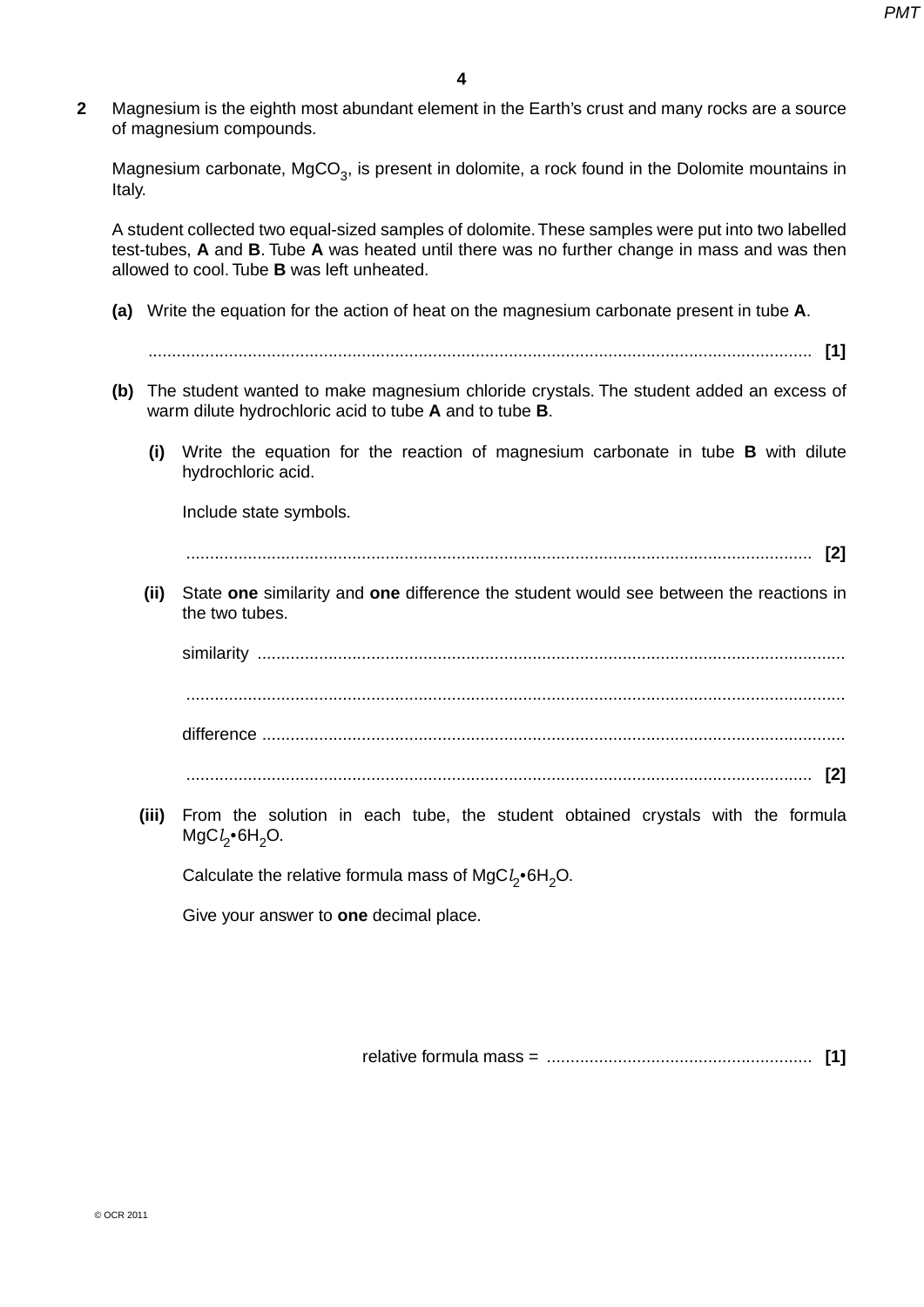**(iv)** Draw a *'dot-and-cross'* diagram to show the bonding in MgC*l* 2.

Show **outer** electrons only.

**[2]**

 **(c)** A compound containing magnesium, silicon and oxygen is also present in rock types in Italy. A sample of this compound weighing 5.27 g was found to have the following composition by mass:

Mg, 1.82 g; Si, 1.05 g; O, 2.40 g.

Calculate the empirical formula of the compound.

Show your working.

empirical formula = ........................................................ **[2]**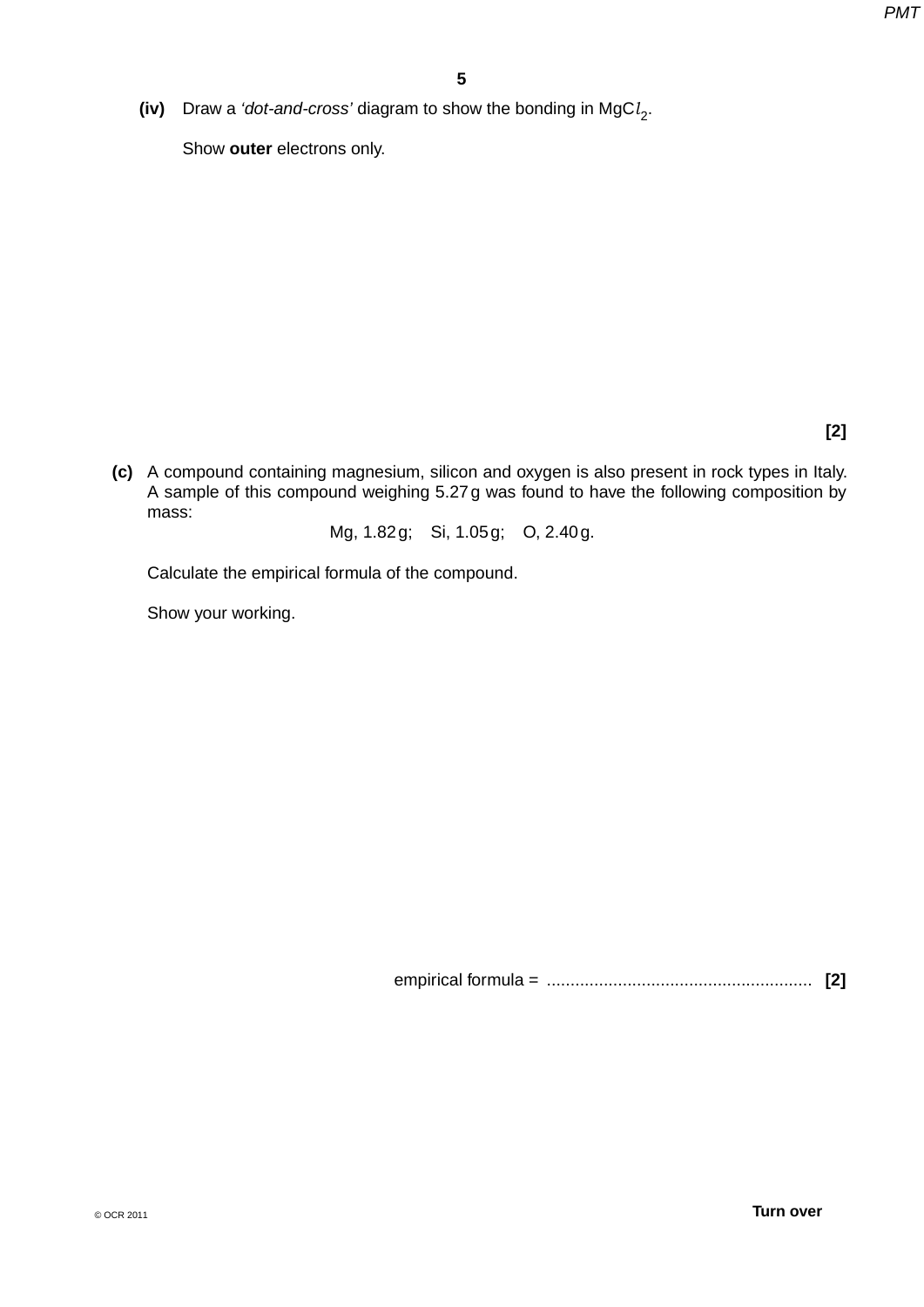**(d)** Pharmacists sell tablets containing magnesium hydroxide, Mg(OH)<sub>2</sub>, to combat indigestion.

A student carried out an investigation to find the percentage by mass of  $Mg(OH)_{2}$  in an indigestion tablet. The student reacted the tablet with dilute hydrochloric acid.

 $Mg(OH)_{2}(s) + 2HCl(aq) \rightarrow MgCl_{2}(aq) + 2H_{2}O(l)$ 

The student found that 32.00 cm<sup>3</sup> of 0.500 mol dm<sup>-3</sup> HCl was needed to react with the Mg(OH)<sub>2</sub> in a 500 mg tablet.  $[1 g = 1000$  mg].

 **(i)** Calculate the amount, in mol, of HC*l* used.

amount = ................................................. mol **[1]**

**(ii)** Determine the amount, in mol, of  $Mg(OH)_{2}$  present in the tablet.

amount = ................................................. mol **[1]**

**(iii)** Determine the percentage by mass of  $Mg(OH)_{2}$  present in the tablet.

answer = .................................................... % **[3]**

**[Total: 15]**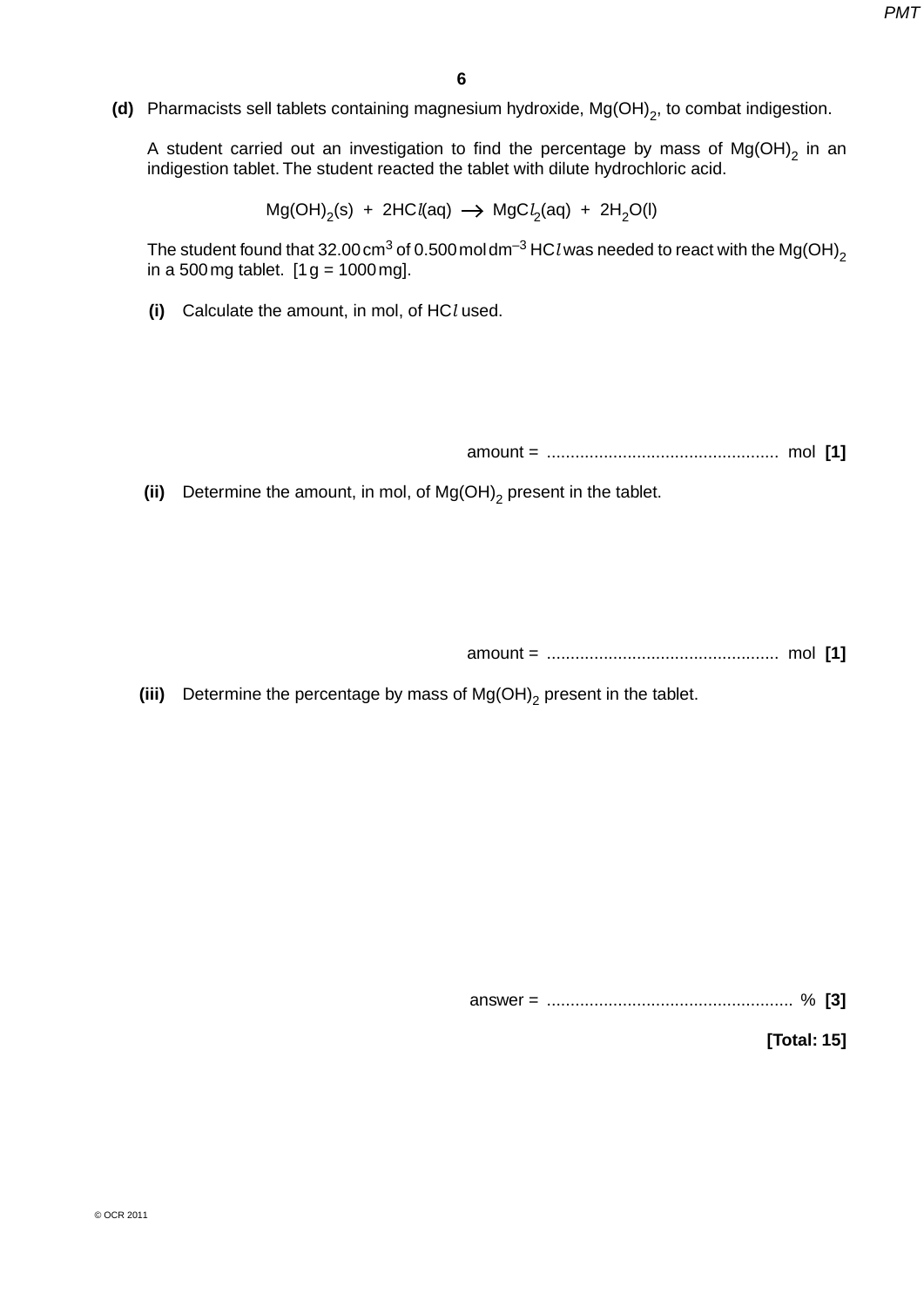# **PLEASE DO NOT WRITE ON THIS PAGE**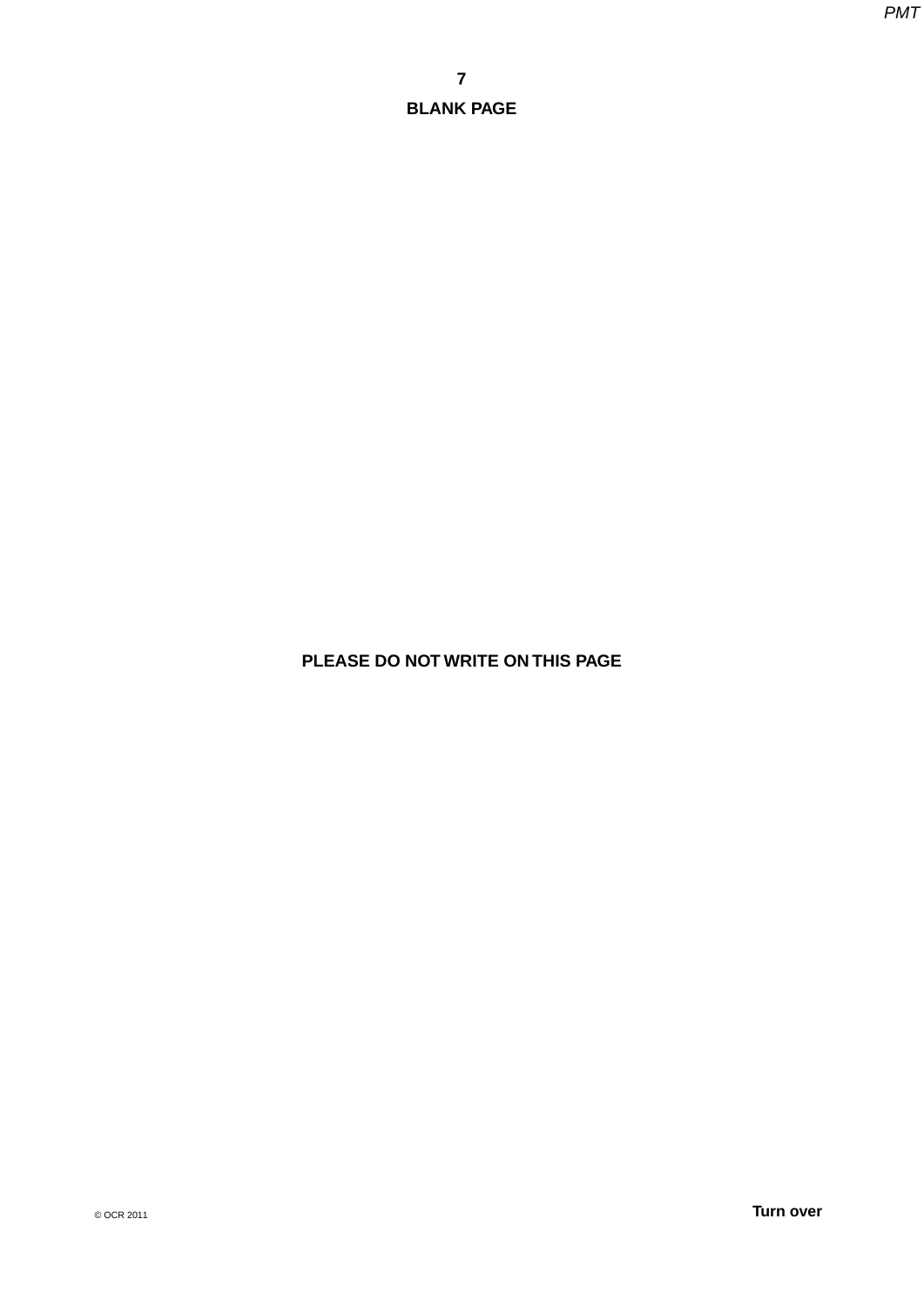**3** The chlor-alkali industry is an important part of the UK chemical industry.

The raw material is brine, a concentrated aqueous solution of sodium chloride, NaC*l*(aq). Two products that can be manufactured from brine are chlorine and sodium hydroxide — hence the name chlor-alkali.

 **(a)** Bleach can be made by reacting chlorine with cold aqueous sodium hydroxide. A solution of bleach contains the chlorate compound NaC*l*O.

Write the equation for the reaction taking place.

- ............................................................................................................................................ **[1]**
- **(b)** The systematic name for NaC*l*O is sodium chlorate(I). Other chlorate compounds exist, such as NaC<sub>*l*O<sub>3</sub>.</sub>
	- **(i)** Give the systematic name for NaC*lO*<sub>3</sub>.
		- .................................................................................................................................... **[1]**
	- **(ii)** When heated, NaC*lO*<sub>3</sub> disproportionates as shown in the equation below.

 $4NaClO<sub>3</sub>$   $\rightarrow$   $3NaClO<sub>4</sub>$  + NaC*l* 

Using oxidation numbers, explain why this is a disproportionation reaction.

 ........................................................................................................................................... ........................................................................................................................................... ........................................................................................................................................... ........................................................................................................................................... .................................................................................................................................... **[3]**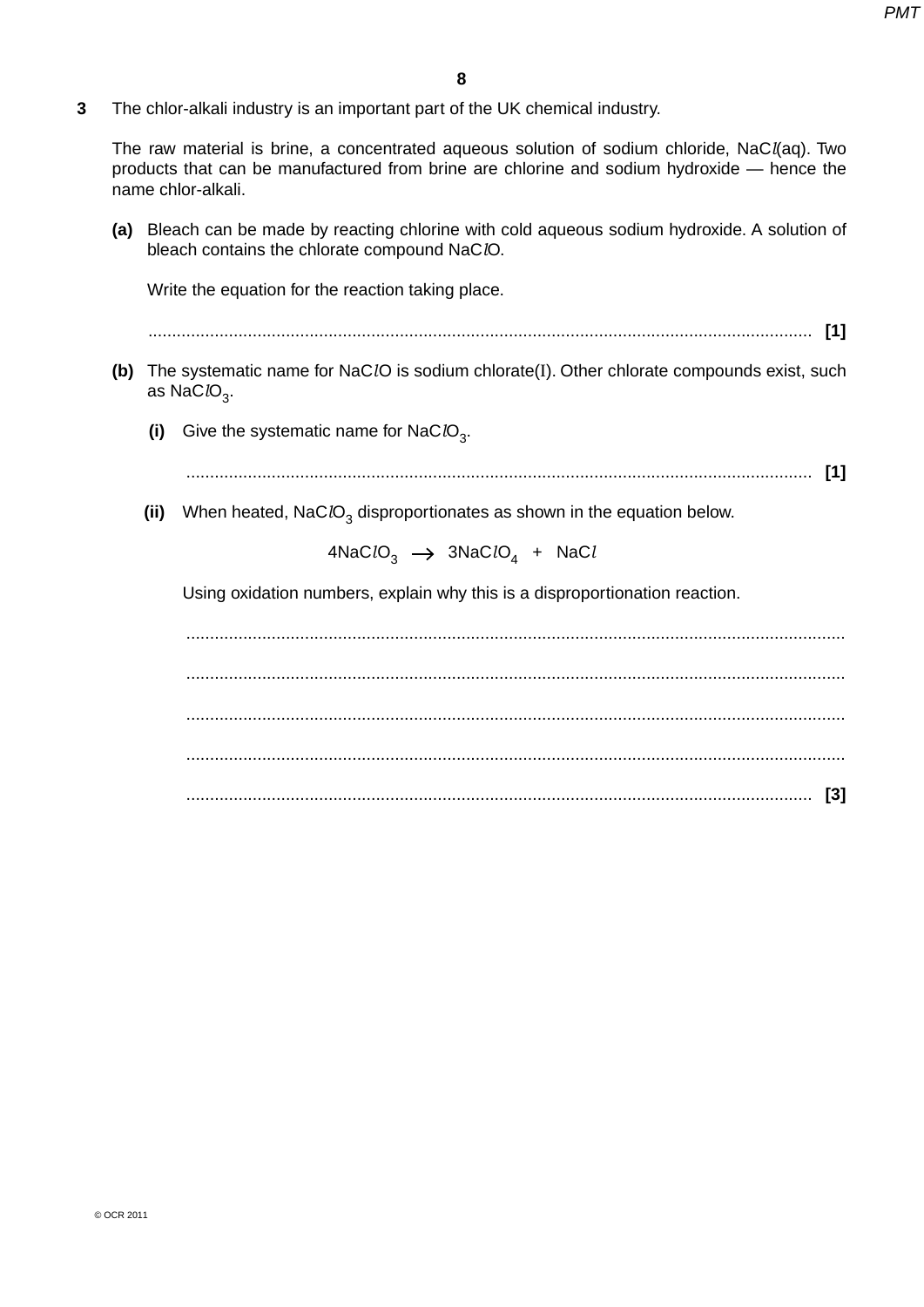- (c) Chlorine has been added to drinking water for over a century. Recently, some scientists have put forward the case for not chlorinating drinking water. This is because chlorine may react with organic compounds in the water to form CH<sub>2</sub>Cl.
	- State one valid reason that supports the scientists' case and state one reason why  $(i)$ chlorine should be added to drinking water.

 $(ii)$ Draw a 'dot-and-cross' diagram to show the bonding in a molecule of  $CH<sub>3</sub>Cl<sub>4</sub>$ 

Show outer electrons only.

(iii) Name the shape of a molecule of  $CH<sub>3</sub>Cl$ .

- 
- (d) A sample of brine is a concentrated aqueous solution of sodium chloride,  $NaCl(aq)$ .

Describe a simple chemical test that you could carry out to show that brine contains aqueous chloride ions. How would you confirm that no other halide ions are present?

Include an ionic equation in your answer.

**[Total: 13]** 

 $[1]$ 

**Turn over**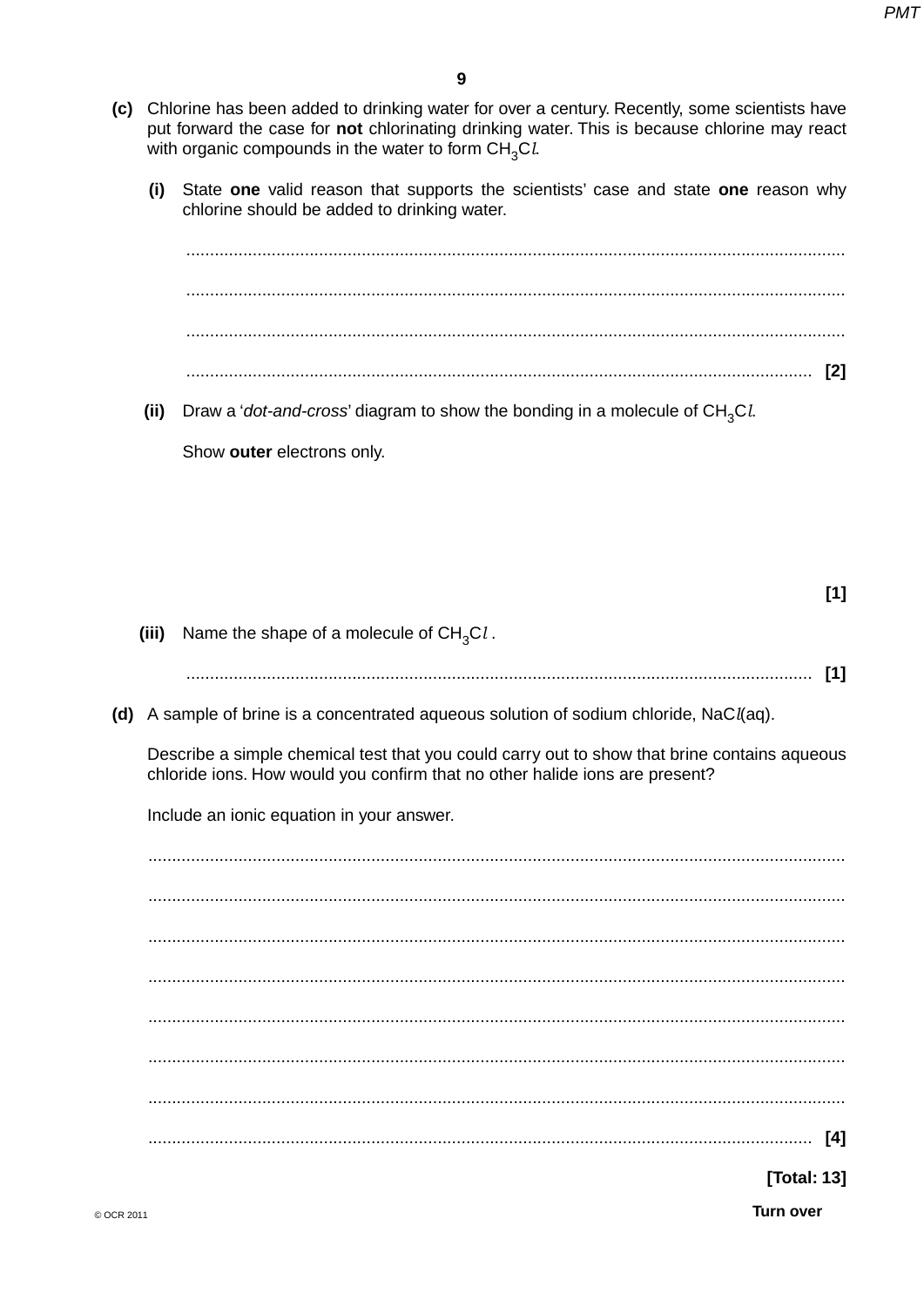- **4** Many metallic elements react with dilute hydrochloric acid to form a solution containing a salt.
- **(a)** Zinc reacts with dilute hydrochloric acid to form a solution of the salt, zinc chloride, ZnC*l* 2.

Zn(s) + 2HC*l*(aq) → ZnC*l*<sub>2</sub>(aq) + H<sub>2</sub>(g)

 **(i)** Explain why ZnC*l* 2 is a salt. ........................................................................................................................................... ........................................................................................................................................... .................................................................................................................................... **[1] (ii)** Predict the formula of the zinc salt that could be formed by adding an excess of zinc to phosphoric(V) acid,  $H_3PO_4$ . .................................................................................................................................... **[1]**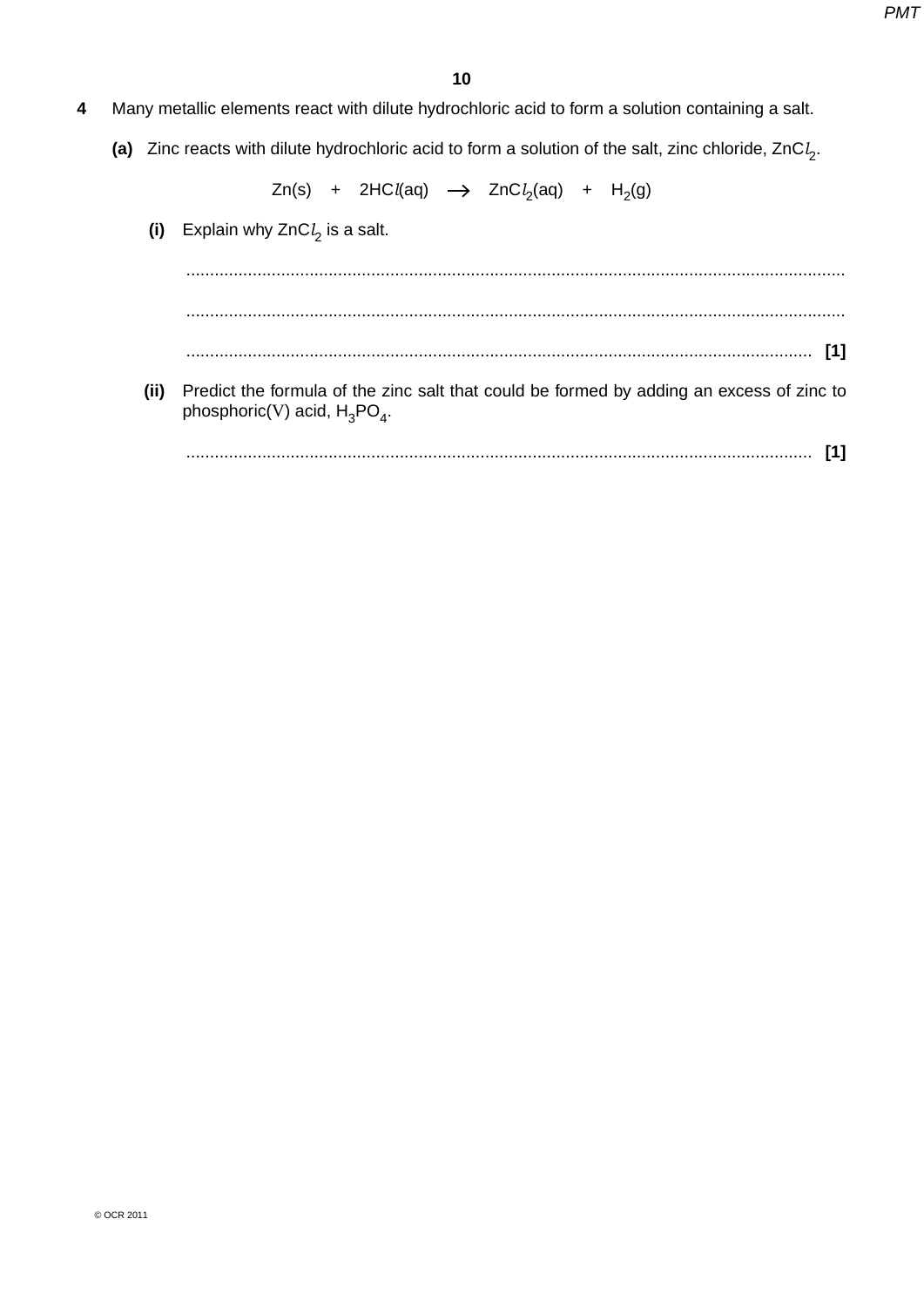(b) Group 2 elements also react with dilute hydrochloric acid.

Describe and explain the trend in reactivity of the Group 2 elements with dilute hydrochloric acid as the group is descended.



In your answer you should use appropriate technical terms, spelled correctly.

| $[5]$<br>. |
|------------|
| [Total: 7] |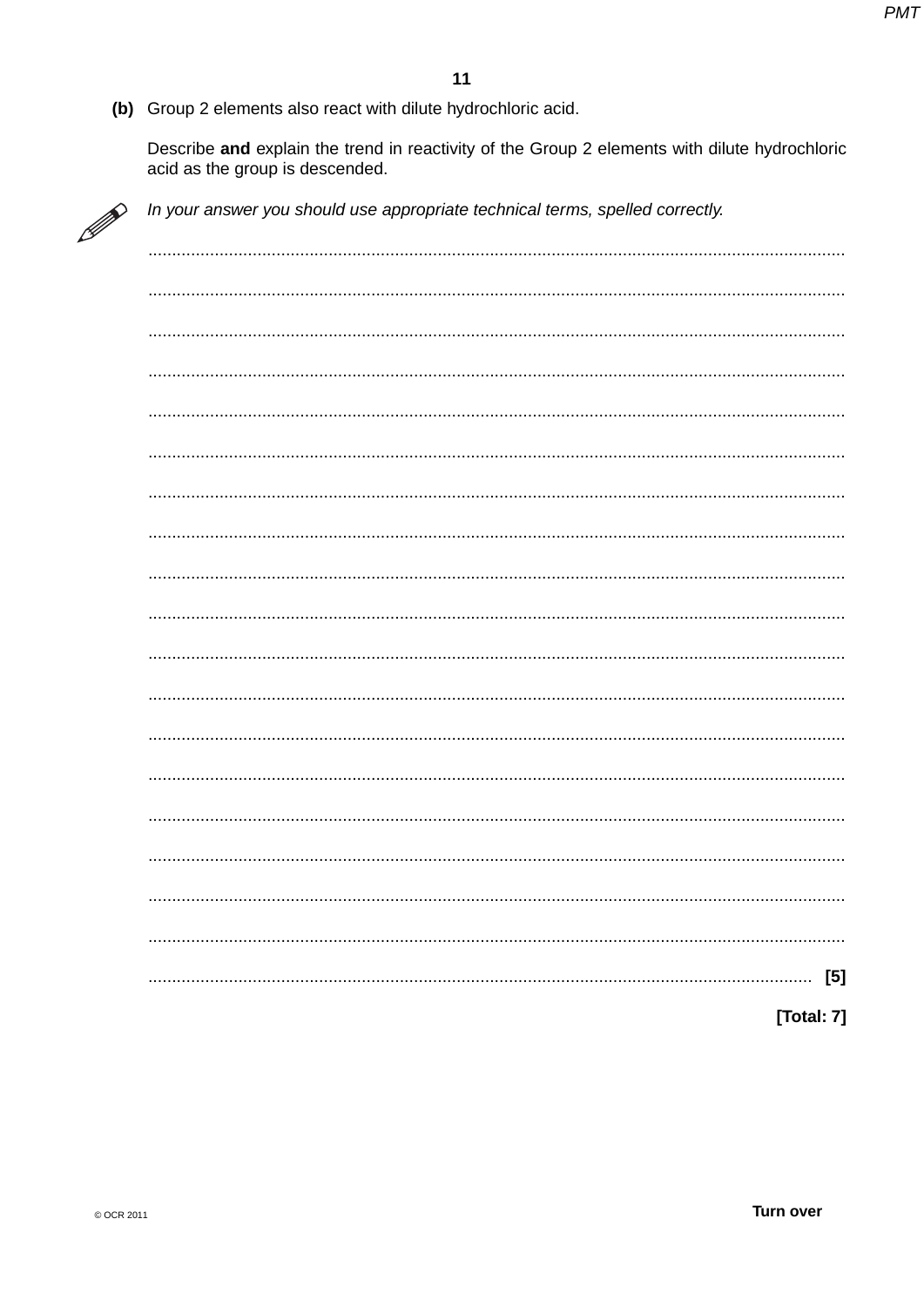$[2]$ 

- 5 Solids exist as lattice structures.
	- (a) Giant metallic lattices conduct electricity. Giant ionic lattices do not. If a giant ionic lattice is melted, the molten ionic compound will conduct electricity.

Explain these observations in terms of bonding, structure and particles present.

- (b) The solid lattice structure of ammonia,  $NH<sub>3</sub>$ , contains hydrogen bonds.
	- (i) Draw a diagram to show hydrogen bonding between two molecules of  $NH<sub>3</sub>$  in a solid lattice.

Include relevant dipoles and lone pairs.

Suggest why ice has a higher melting point than solid ammonia.  $(ii)$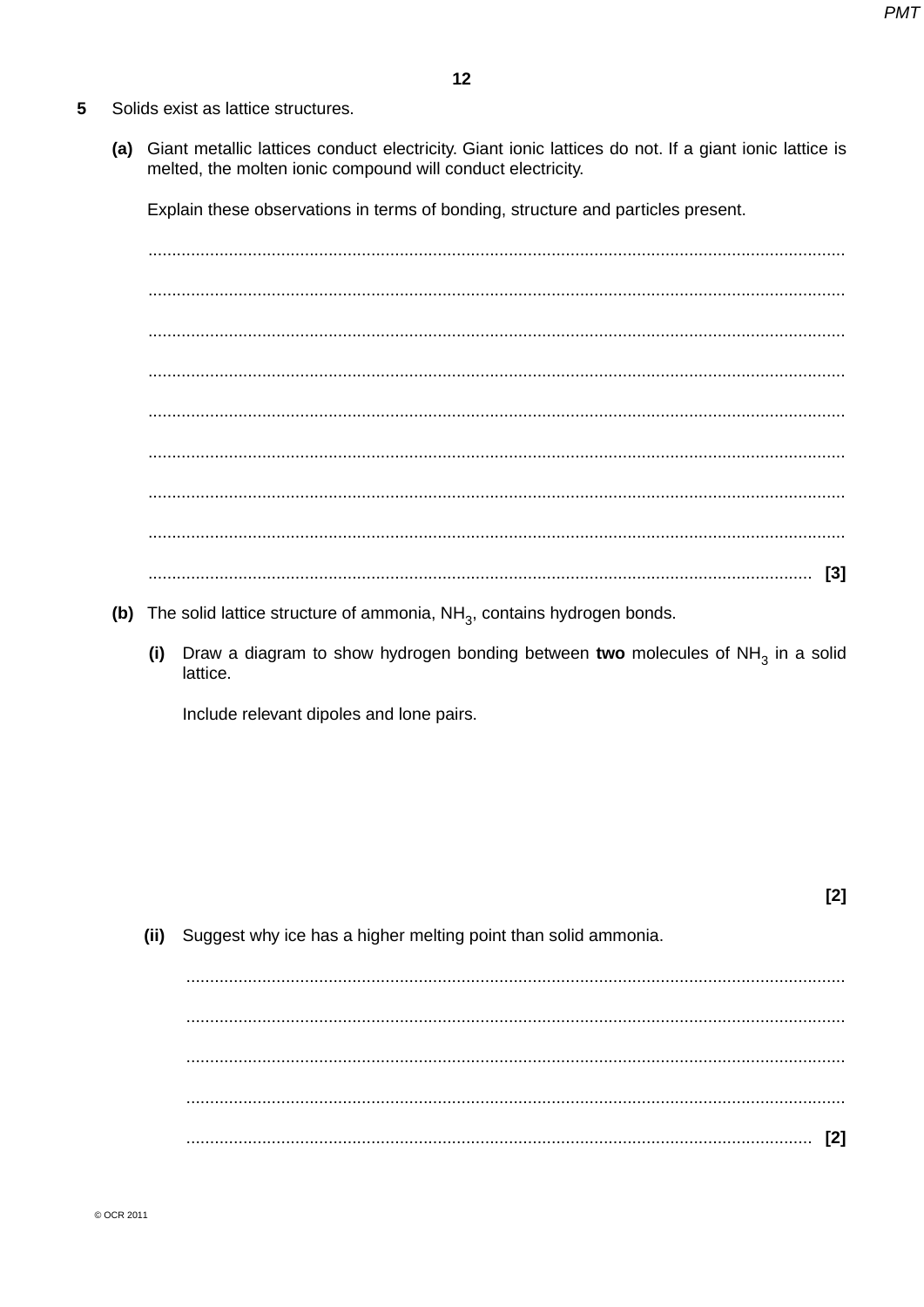(c) Solid SiO<sub>2</sub> melts at 2230 °C. Solid SiC $l_4$  melts at -70 °C. Neither of the liquids formed conducts electricity.

Suggest the type of lattice structure in solid  $SiO<sub>2</sub>$  and in solid  $SiCl<sub>4</sub>$  and explain the difference in melting points in terms of **bonding** and **structure**.

| 11/1 |
|------|
|      |

In your answer you should use appropriate technical terms, spelled correctly.

| $[5]$       |
|-------------|
| [Total: 12] |

**END OF QUESTION PAPER**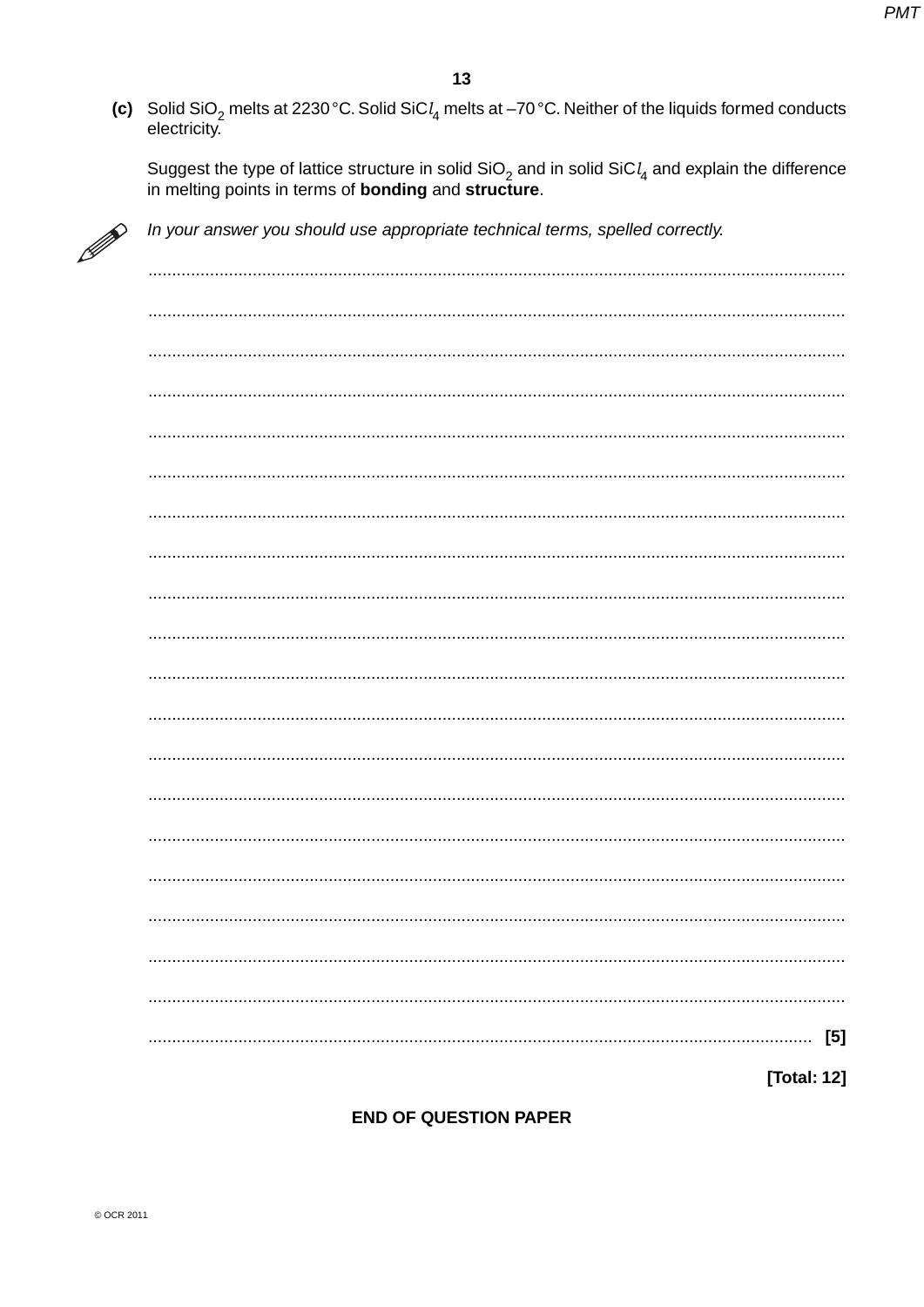### **ADDITIONAL PAGE**

If additional space is required, you should use the lined pages below. The question number(s) must be clearly shown.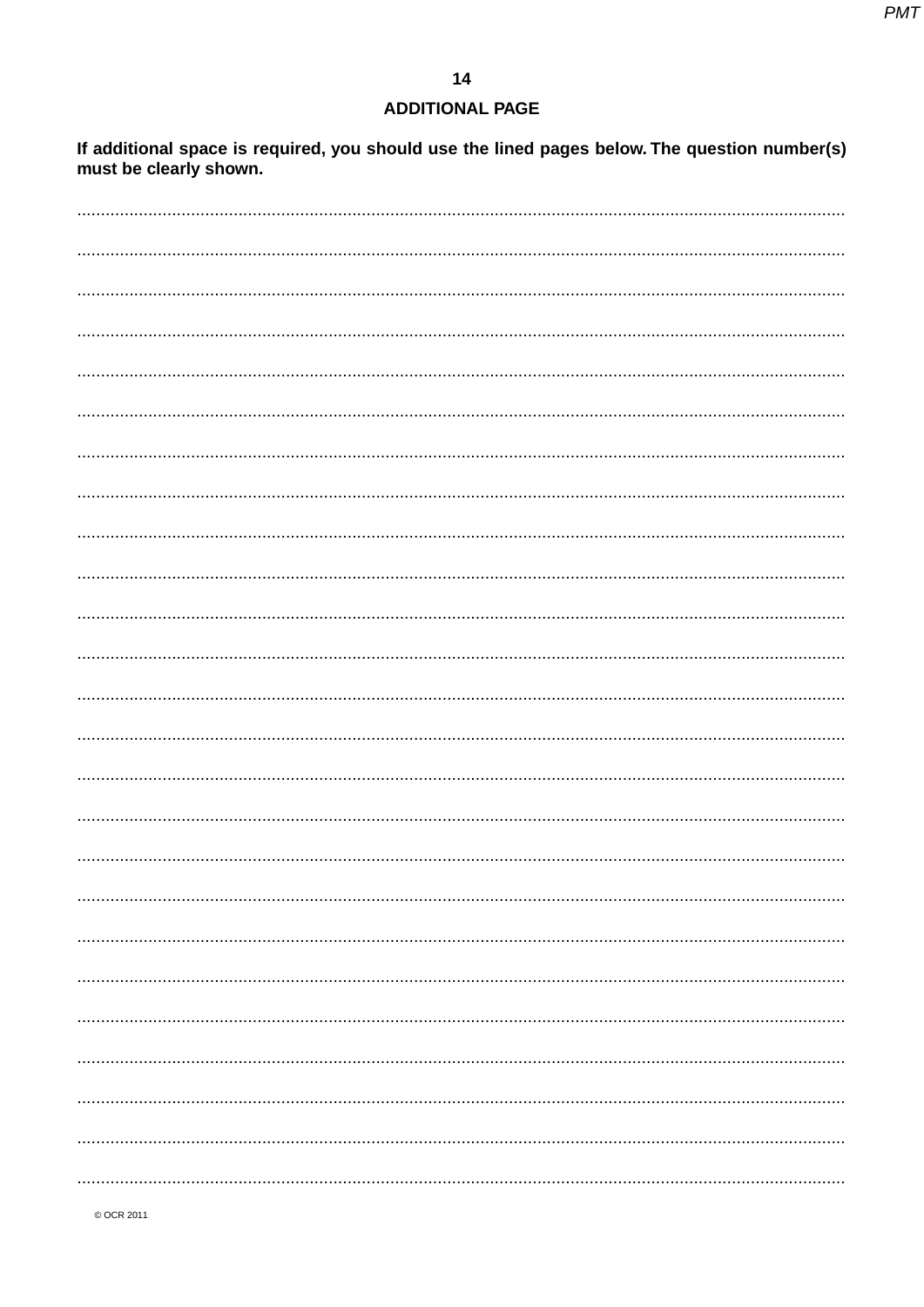# $15$ **ADDITIONAL PAGE**

| © OCR 2011 |
|------------|